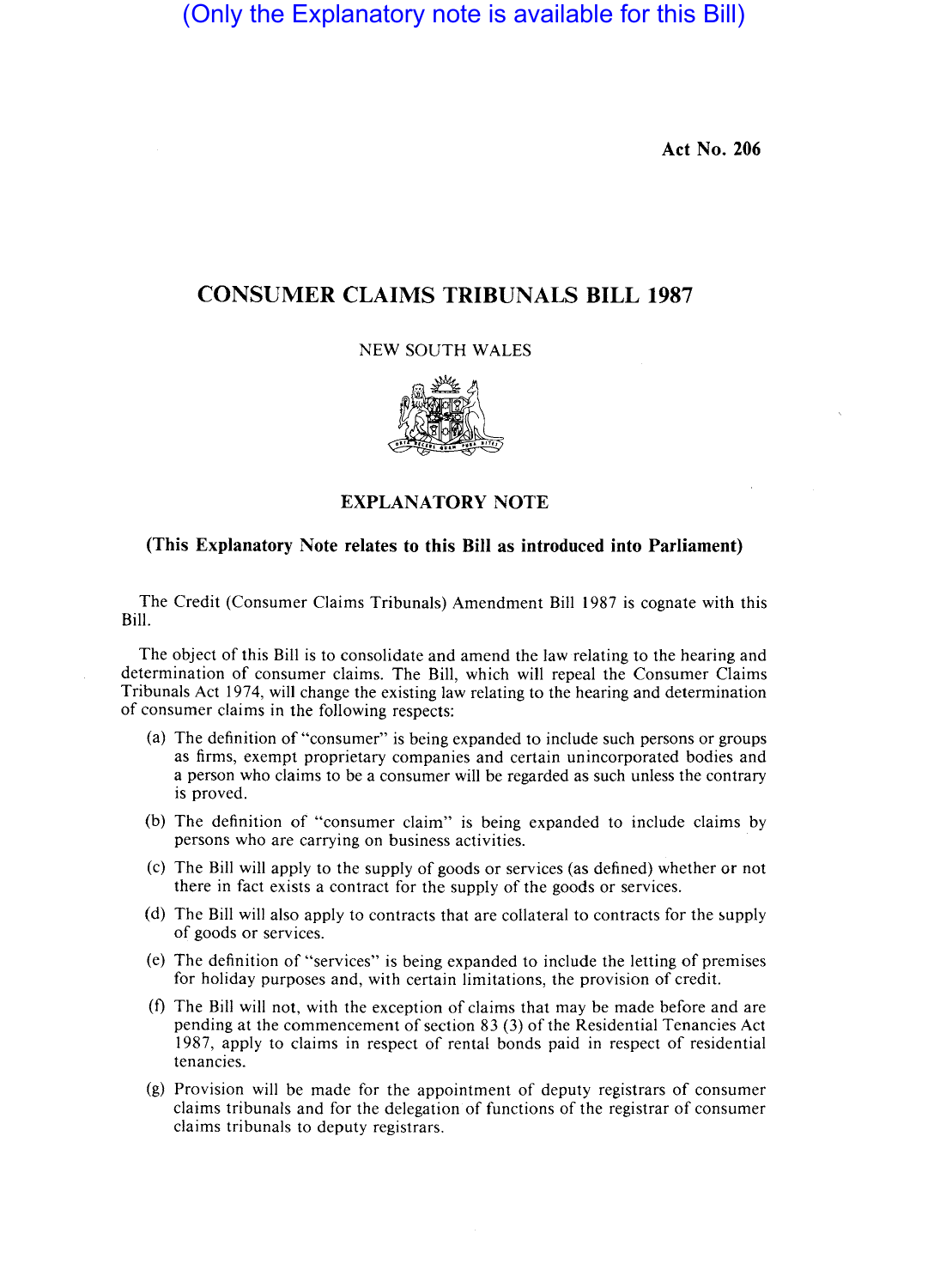- (h) The time within which a consumer claim may be lodged will be extended to 3 years from the date of supply of the goods or services or the date on which they ought to have been supplied. Under the existing Act claims must be lodged within 2 years after the contract for the supply of the goods or services concerned is entered into.
- (i) The Commissioner for Consumer Affairs will, in limited circumstances, be permitted access to documents concerning consumer claims, whether those documents form part of the official record or not.
- (j) A consumer claims tribunal will, if it considers that a consumer claim would, in view of its particular complexity, be better dealt with by another consumer claims tribunal, be able to adjourn the hearing before the tribunal and refer the claim to the registrar of consumer claims tribunals to enable it to be referred to another tribunal.
- (k) In addition to its jurisdiction to make orders requiring the payment of money or the performance of specified work or relieving a claimant from the payment of a specified sum of money, a consumer claims tribunal will be able to make orders for the delivery, return or replacement of goods. A tribunal will be empowered to order the supply of services other than the performance of work and will also be able to make a combination of orders in respect of a particular consumer claim. At present, a tribunal may make only one order in respect of a consumer claim. A tribunal will be further empowered to make interim orders, ancillary orders and orders suspending the operation of principal orders.
- (I) Provision is made for a consumer claims tribunal to have regard to factors which affect the relative bargaining powers of parties to a consumer claim and to certain codes of practice, including codes of practice established under the Fair Trading Act 1987.
- (m) A consumer claims tribunal will be empowered to dismiss a consumer claim that is frivolous, vexatious, misconceived or lacking in substance.
- (n) The scope for a party to a consumer claim to be represented at the hearing of the claim is being expanded slightly to remove some cases of unfairness.
- (0) It will be possible for a consumer claims tribunal to receive written evidence by statutory declaration as well as on oath as at present.
- (p) It will no longer be possible for a party to a consumer claim who fails to attend the hearing of the claim, but who is represented at the hearing, to obtain a rehearing of the claim on account of the party's absence from the hearing.
- (q) However, if a consumer claims tribunal has not dealt with a consumer claim because neither the claimant nor the respondent attended the hearing of the claim, either of the parties will be able to obtain a rehearing of the claim.
- (r) The time limit for a party to a consumer claim to apply for a rehearing of the claim will be extended to 14 days from the time when the party received notice of the tribunal's decision in respect of the claim instead of 7 days under the existing law.
- (s) It will be possible in certain circumstances for persons other than the referee, parties and witnesses to attend proceedings of a consumer claims tribunal.
- (t) In some circumstances it will be possible to bring the conduct of a supplier of goods or services to the attention of the Commissioner for Consumer Affairs who will, in turn, be empowered to notify any relevant licensing or certification authority or trade organisation of the supplicr's conduct.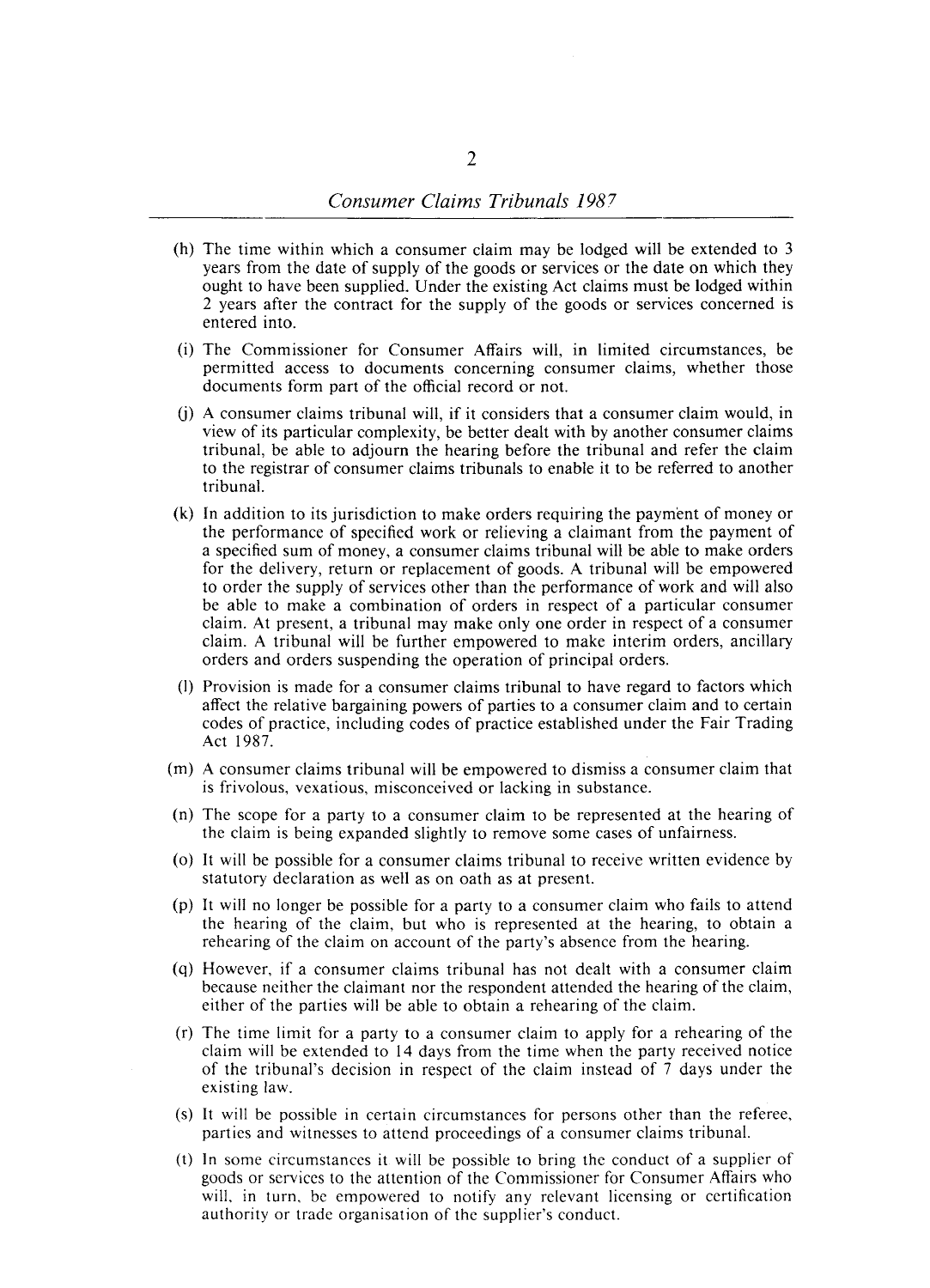- (u) The Commissioner for Consumer Affairs will be empowered to establish a list of unsatisfactory suppliers and will be authorised to publish the list, or information derived from the list.
- (v) The registrar of consumer claims tribunals will be empowered to register orders for the payment of money made by consumer claims tribunals in a Local Court on behalf of consumers in whose favour the orders have been made.
- (w) If a supplier is a company and an order made by a consumer claims tribunal requiring the supplier to pay a sum of money is unpaid, the Commissioner for Consumer Affairs will be able to apply under the Companies (New South Wales) Code, on behalf of the consumer as a creditor of the supplier, for an order of the Supreme Court to wind up the company.
- (x) The Commissioner for Consumer Affairs will, in a case where a consumer claims tribunal order made against a supplier for the payment of money to a consumer is registered in a Local Court, be empowered to carry out on behalf of the consumer an examination of the supplier in accordance with the Local Courts (Civil Claims) Act 1970.
- (y) Offences under the Bill will be dealt with before Local Courts and not before industrial magistrates as is the case under existing law.

#### PART 1-PRELIMINARY

Clause I specifies the short title of the proposed Act.

Clause 2 provides for the proposed Act to commence on a day to be appointed by proclamation.

Clause 3 defines certain expressions for the purposes of the proposed Act. Of the more important expressions, the expression "consumer" will be defined to include not only natural persons but also certain firms, bodies corporate and unincorporated bodies to which goods or services are supplied or with which contracts, collateral to contracts for the supply of goods or services, are entered into. The expression "consumer claim" will be defined to include claims, not only for orders for the payment of money, the performance of work and for relief from the payment of money, but also for the performance of other kinds of services and for the delivery, return or replacement of goods. The definition of "services" is being expanded to cover the letting of premises for holiday purposes and, with certain limitations, the provision of credit. The clause defines "supplier" as a person who supplies goods or services in the course of carrying on or purporting to carry on a business. "Supply" is defined as including, in relation to goods, a sale, exchange, lease, hire or hire-purchase of the goods and, in relation to services, the provision, grant or rendering of services for a valuable consideration. The clause also makes it clear that in the proposed Act a reference to a supply of goods includes a reference to a supply of goods together with services and a reference to a supply of services includes a reference to a supply of services together with goods. A person claiming to be a consumer for the purposes of the proposed Act will be presumed to be such until the contrary is proved.

#### PART 2-CONSUMER CLAIMS TRIBUNALS

Clause 4 provides for the appointment of referees. Provision is made for the appointment of both full-time and part-time referees. The clause also gives effect to Schedule 1 to the proposed Act, which contains detailed provisions concerning referees, their terms of office, re-appointment and other matters.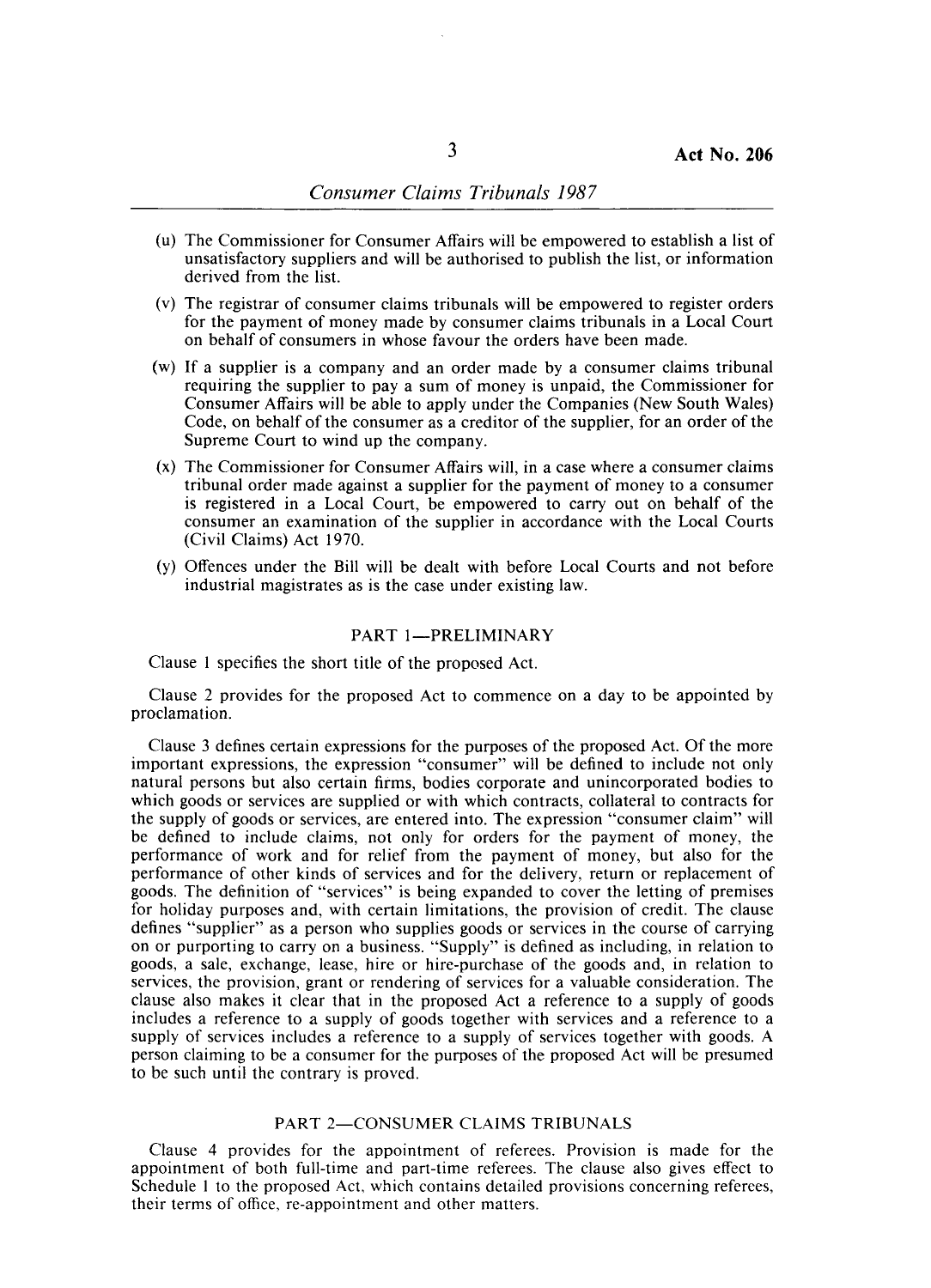Clause 5 provides for a consumer claims tribunal to be constituted by a referee sitting alone. The clause also provides that a tribunal may be constituted by the senior referee to hear and determine consumer claims anywhere in New South Wales. If there are 2 or more referees holding office under clause 4, the question of which of the referees will constitute a tribunal will be decided by the senior referee.

Clause 6 provides that sittings of a tribunal are to be held on such day or days as the senior referee decides.

Clause 7 provides for there to be a registry of consumer claims tribunals.

Clause 8 provides for the appointment, in accordance with the Public Service Act 1979, of a registrar, deputy registrars and other staff required for the functioning of consumer claims tribunals. The clause also enables the functions of the registrar to be delegated and for the senior referee to arrange for the use of services of staff or facilities of a government department, administrative office or public authority.

Clause 9 makes provision for the keeping of records of consumer claims tribunals and for the inspection of those records. Under the clause, the Commissioner for Consumer Affairs will be able to inspect documents relating to a consumer claim after the claim has been finally determined even if those documents do not form part of the official record.

#### PART 3-JURISDICTION OF TRIBUNALS

Clause 10 provides that a consumer claims tribunal will have jurisdiction to hear and determine any consumer claim referred to it in accordance with the proposed Act. Normally, a tribunal will not have jurisdiction to hear a consumer claim arising out of a supply of goods or services made more than 3 years before the date on which the goods or services were supplied or, if in the case of a contract for the supply of goods or services which are not actually supplied, the date on which the goods ought under the contract to have been supplied or, in any other case, the date of the contract. Certain matters which could be dealt with under the Credit Act 1984 will not be within a tribunal's jurisdiction unless they are prescribed by regulation for the purposes of the clause.

Clause 11 provides that a court will have no jurisdiction in respect of a matter that is the subject of a consumer claim lodged in accordance with clause 13 unless the claim is withdrawn or dismissed for want of jurisdiction or unless a court of record has quashed or declared invalid an order, determination or ruling made by a consumer claims tribunal in relation to the claim on the ground that the tribunal had no jurisdiction in respect of that matter.

Clause 12 provides that proceedings before a consumer claims tribunal are not to be subject to judicial review unless the tribunal has, in making a ruling under clause 26, erred in making the ruling or has—

- (a) made an order under clause 30 that it had no jurisdiction to make; or
- (b) denied natural justice to a party to the proceedings.

## PART 4-PROCEEDINGS BEFORE TRIBUNALS

## Division 1-Consumer claims

Clause 13 prescribes the procedure for making a consumer claim. A person will be able to lodge a claim either with the registrar of consumer claims tribunals or the registrar of a Local Court.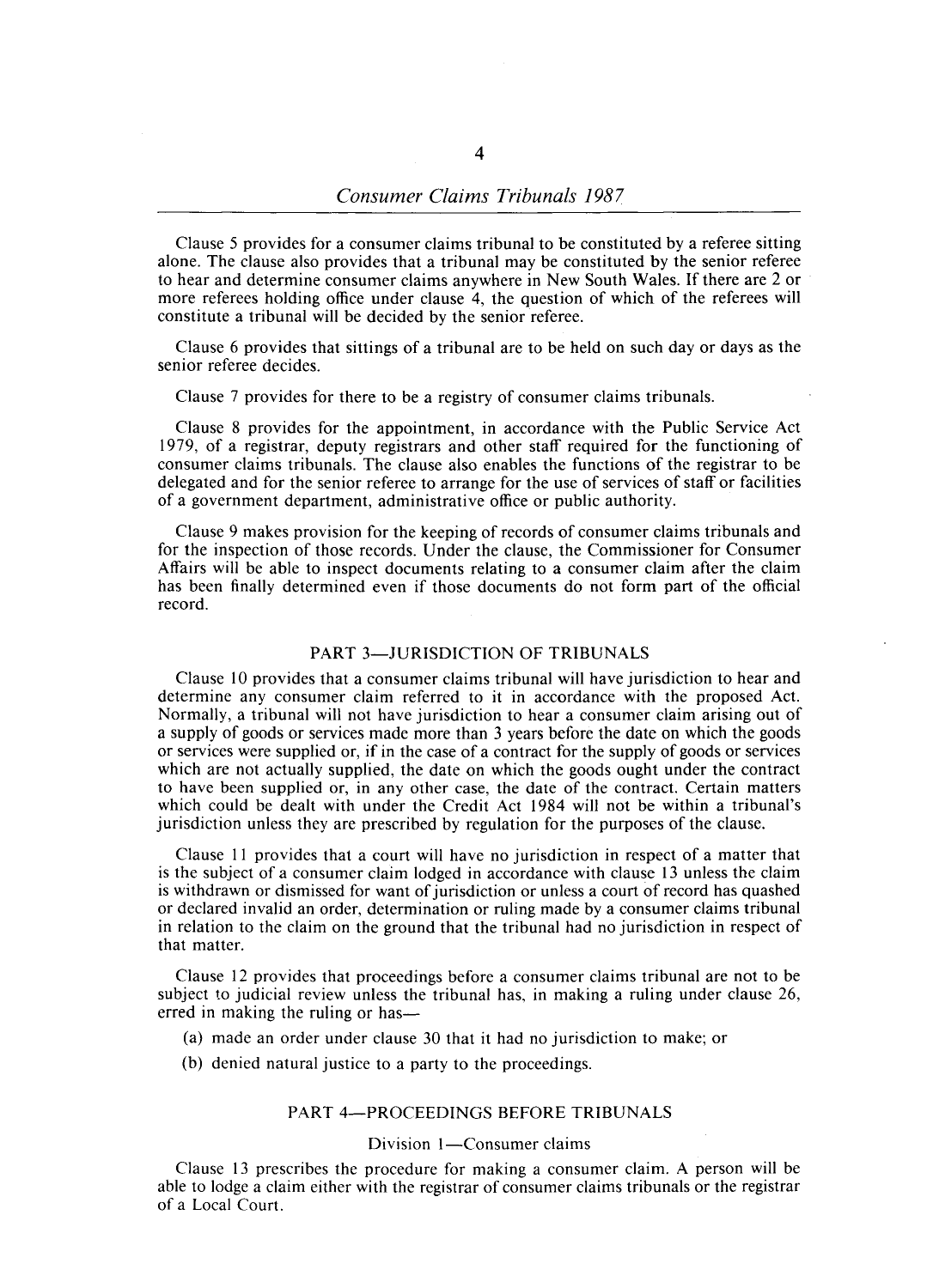Clause 14 provides for the fixing of times and places for the initial hearings of consumer claims by consumer claims tribunals and for the service of notices on parties to consumer claims relating to those hearings.

Clause 15 provides that any person who is served with a notice of a consumer claim in accordance with clause 14 is to be regarded as a respondent to the claim. The clause will also enable a trustee, manager of the estate of a protected or incapable person or an executor or administrator of a deceased's estate to lodge, or be a respondent to, a consumer claim in certain cases.

Clause 16 will enable a claimant who has made a consumer claim to withdraw the claim in certain circumstances.

#### Division 2—Hearings of consumer claims

Clause 17 will make a consumer claims tribunal responsible for its own procedures except that it will be required to conform to the rules of natural justice.

Clause 18 provides that, as a general rule, a consumer claims tribunal will be required to continue with the hearing and determination of a consumer claim until it is completed. However, in circumstances where a tribunal considers that it would be appropriate for the claim to be heard and determined by another tribunal which has appropriate expertise, the tribunal will be able to adjourn the hearing of the claim and refer the matter back to the registrar of consumer claims tribunals for reallocation to another tribunal. The clause also makes special provision for dealing with a consumer claim that is interrupted by the death, incapacity or removal from office of the referee who constitutes the tribunal appointed to hear and determine the claim.

Clause 19 will enable a consumer claims tribunal to amend a consumer claim.

Clause 20 will enable a consumer claims tribunal to adjourn the hearing of a consumer claim.

Clause 21 provides that, as a general rule, parties will be required to conduct their own cases before a consumer claims tribunal. However, there are a number of exceptions to this. One of them is that a party may be represented where one of the other parties is, or is to be represented by, a person who is entitled to practise as a legal practitioner.

Clause 22 provides that, as a general rule, a consumer claims tribunal will be required to hear a consumer claim in private. However, a person will, with the consent of the tribunal, be able to attend a hearing before a tribunal for educational, research or study purposes so long as none of the parties objects.

Clause 23 provides for the taking of evidence before a consumer claims tribunal. In future, a witness will have the option of being able to give written evidence either by statutory declaration or on oath. A tribunal will not be bound by the rules or practice of evidence.

Clause 24 will require a consumer claims tribunal to act on the available evidence if, at the hearing of the tribunal, the case of a party to a consumer claim is not presented.

Clause 25 provides that if a consumer claims tribunal has decided an issue or dismissed a consumer claim in the absence of a party or the parties, it will, in certain circumstances, be possible to have the claim reheard.

Clause 26 prescribes the procedure required to be followed by a consumer claims tribunal when the tribunal's jurisdiction is disputed. In such a case, a tribunal will not be able to continue to hear a consumer claim without first giving a ruling as to whether or not it has that jurisdiction.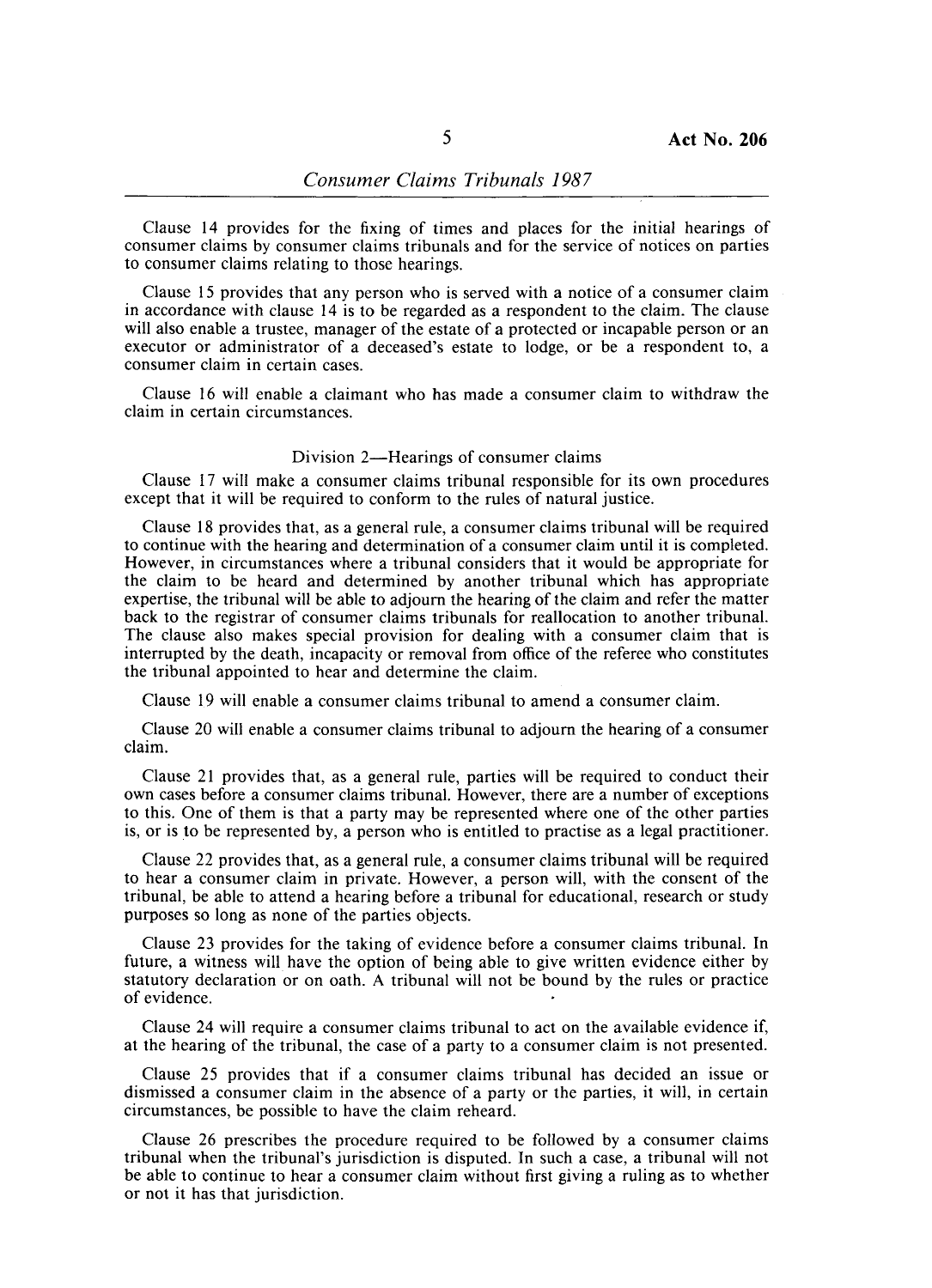Clause 27 will empower a consumer claims tribunal to dismiss a consumer claim if satisfied that the claim is frivolous, vexatious, misconceived or lacking in substance.

Clause 28 makes it clear that a consumer claims tribunal will have no power to award costs.

#### Division 3—Determination of consumer claims

Clause 29 will prohibit a consumer claims tribunal from making an order in respect of a consumer claim unless it has first attempted to get the parties to settle the claim.

Clause 30 will empower a consumer claims tribunal to make orders in respect of a consumer claim. **In** addition to being able to make orders for the payment of money, requiring a respondent to perform work or relieving a party from being required to pay a specified sum of money in respect of a supply of goods or services, a tribunal will be able to make orders requiring the delivery, return or replacement of goods or requiring the supply of services other than the performance of work. A tribunal will be able to make interim orders and ancillary orders and will, in certain circumstances, be able to suspend the operation of orders that have not yet been implemented.

Clause 31 requires a consumer claims tribunal to act fairly and equitably in making orders under clause 30. The clause also specifies the factors that are relevant in making such orders. One of those factors is whether or not there was any material inequality in bargaining power between the parties to a consumer claim. The clause also makes provision for certain codes of practice to be taken into account where these are relevant to determining a consumer claim.

Clause 32 provides that a consumer claims tribunal will not have jurisdiction to make an order or orders in respect of a consumer claim in favour of a claimant if the total of the amounts specified in the order or orders and of the value of the goods or services to which the order or orders relate would exceed the prescribed amount (which is expected to be \$3,000 in the first instance). Similarly, a tribunal will not have jurisdiction to make an order or orders in respect of a consumer claim in favour of a respondent if the total of the amounts specified in the order or orders would exceed that amount.

Clause 33 will enable a consumer claims tribunal to correct certain kinds of mistakes, errors and defects in tribunal orders.

Clause 34 declares that an order of a consumer claims tribunal will be final and binding on all the parties. The clause will not affect the operation of clause 12.

## Division 4—Enforcement of tribunal orders

Clause 35 provides for the enforcement in a Local Court of orders of a consumer claims tribunal for the payment of money. The clause will also enable the Commissioner for Consumer Affairs to exercise the functions of a judgment creditor under the Local Courts (Civil Claims) Act 1970 on behalf of a person in whose favour a tribunal has made an order requiring the payment of a sum of money.

Clause 36 provides for the enforcement of orders of a consumer claims tribunal, other than orders for the payment of money or relief from being required to pay for a supply of goods or services. If such an order is not complied with, the tribunal will be able to substitute for the order an order for the payment of money which will then be enforceable in accordance with clause 35.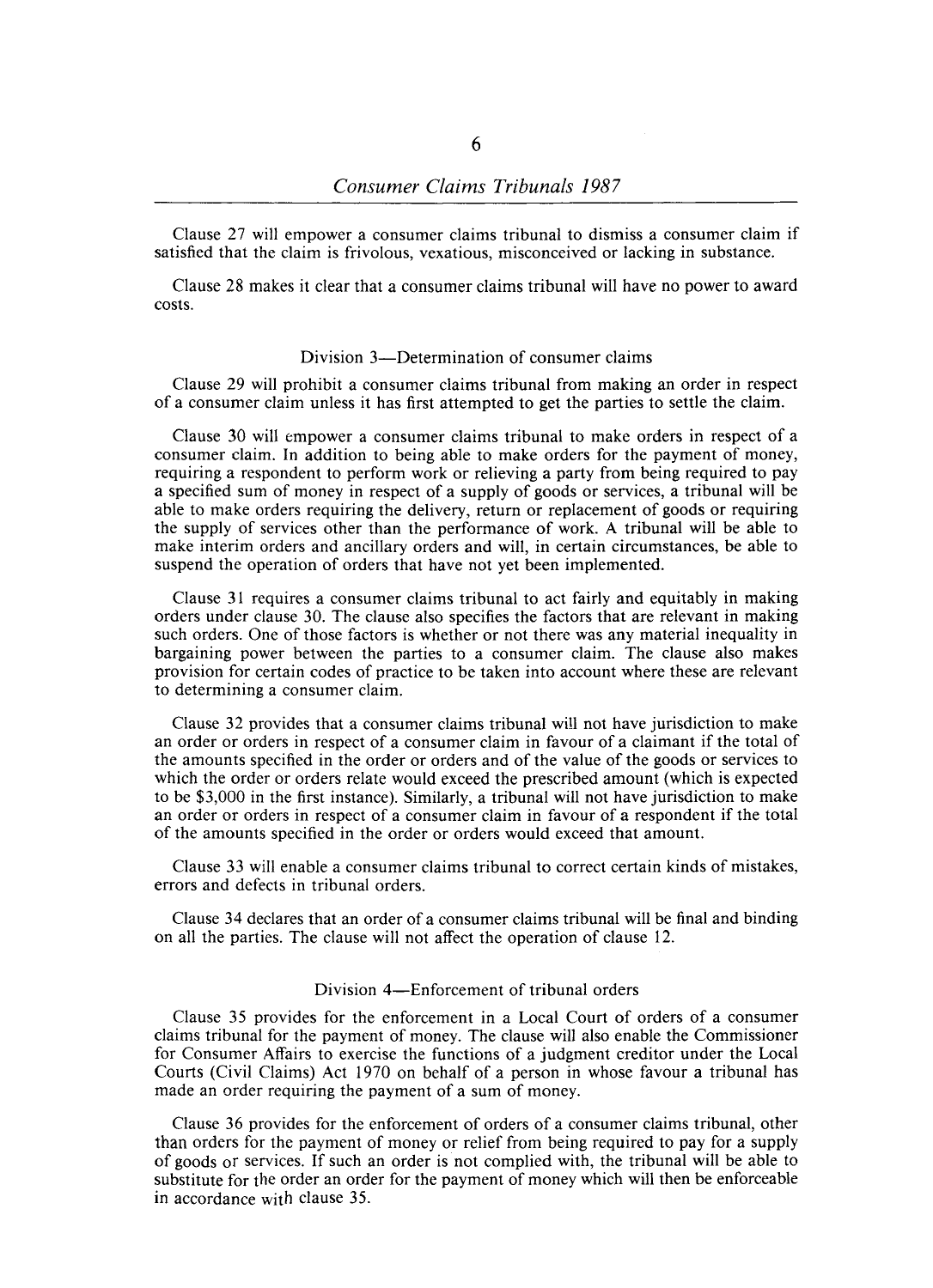Clause 37 will empower the Commissioner for Consumer Affairs to represent a creditor in proceedings to wind up a company where the creditor is seeking to enforce an order under clause 30 for the payment of money that has not been complied with by the company.

### PART 5-MISCELLANEOUS MATTERS

Clause 38 will make it an offence to act in contempt of a consumer claims tribunal. Contempt includes insulting the referee who constitutes a tribunal, misbehaving at a tribunal hearing, interrupting a tribunal hearing without lawful excuse and disobeying a tribunal direction. The maximum penalty for such an offence will be 5 penalty units (\$500) or imprisonment for 6 months.

Clause 39 will prohibit a person from entering into a contract, agreement, understanding or arrangement which will have the effect of excluding the operation of the proposed Act.

Clause 40 provides for the service of documents required under the proposed Act.

Clause 41 will require a referee to report specified matters to the senior referee and in certain cases for the senior referee to report specified matters to the Minister. Provision is also made for reporting the conduct of a supplier to the Commissioner for Consumer Affairs. If the supplier is the holder of a licence or other authorisation issued or conferred by or under law or is a member of some trade organisation, the Commissioner will be able to send a copy of the report, or information derived from the report, to the authority responsible for administering that law or, as the case may be, to that trade organisation.

Clause 42 will empower the Commissioner to establish and maintain a list of unsatisfactory suppliers and to publish the list or particulars contained in the list.

Clause 43 will require the registrar of consumer claims tribunals to publish particulars relating to consumer claims in certain cases.

Clause 44 will empower the Minister to intervene in litigation arising out of proceedings, orders or rulings of a consumer claims tribunal.

Clause 45 will confer on referees and others immunity from legal proceedings for anything. done or omitted to be done in good faith under or in connection with the proposed Act.

Clause 46 makes it clear that in any legal proceedings it will not normally be necessary to prove the constitution of a consumer claims tribunal or the appointment of a referee or the registrar or a deputy registrar of consumer claims tribunals.

Clause 47 will require proceedings for an offence under the proposed Act to be dealt with summarily by a Local Court constituted by a Magistrate sitting alone.

Clause 48 will empower the Governor-in-Council to make regulations for the purposes of the proposed Act.

Clause 49 provides for the repeal of the Consumer Claims Tribunals Act 1974 and certain other enactments specified in Schedule 2 to the proposed Act.

Clause 50 will give effect to Schedule 3 to the proposed Act, which contains certain savings and transitional provisions.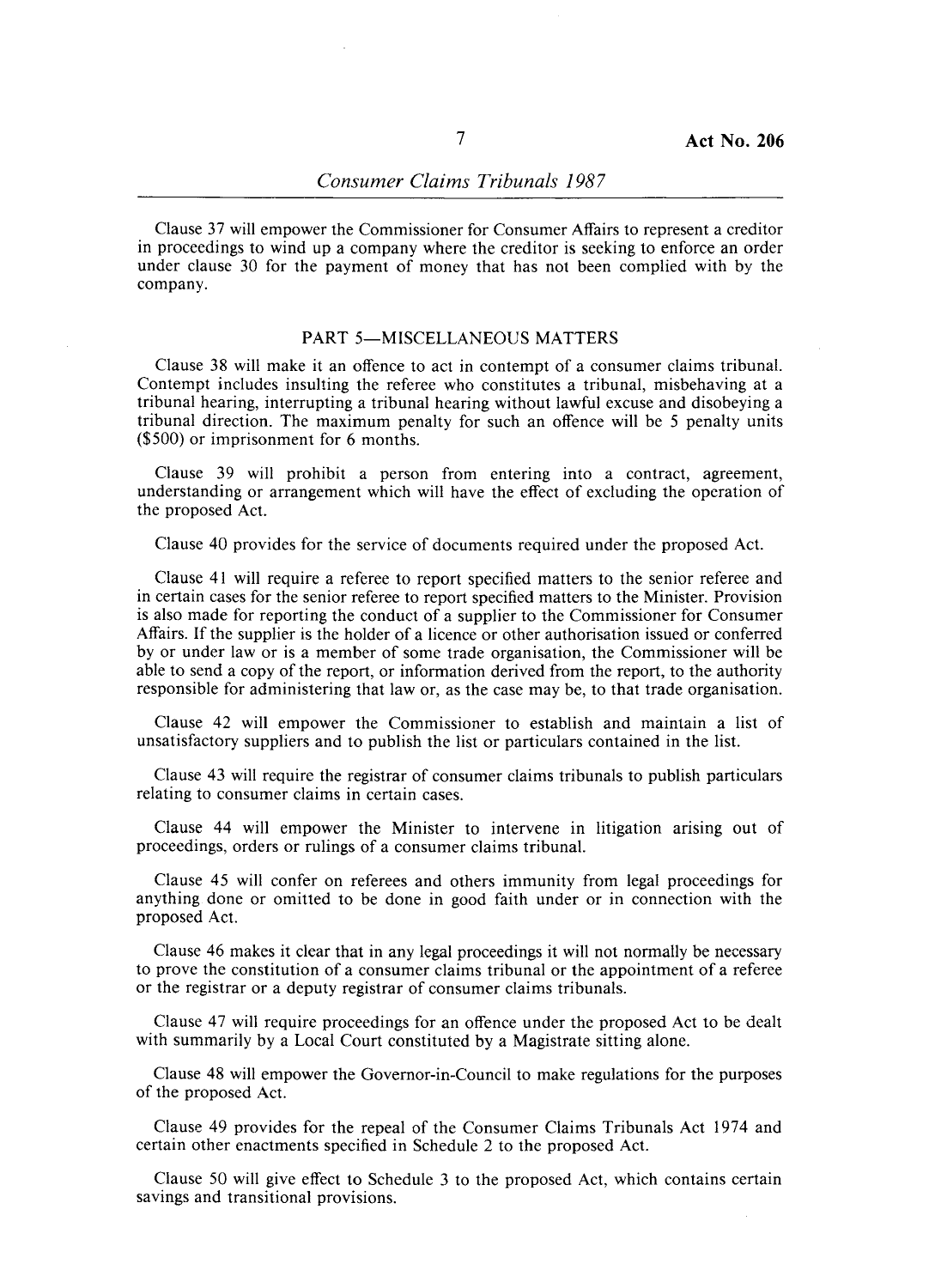## *Consumer Claims Tribunals 1987*

Schedule 1 contains provisions relating to referees. The age limit for holding office as a referee will continue to be 72 years. The maximum term of office will be 7 years for a full-time referee and 3 years for a part-time referee. Provision is also made for acting appointments, vacation of office, the filling of vacancies and the preservation of certain accrued rights of a person appointed as a full-time referee. A person who ceases to be a full-time referee will be entitled to re-appointment to the person's former employment in certain cases.

Schedule 2 specifies the enactments to be repealed by clause 49.

Schedule 3 sets out the requisite savings and transitional provisions. Referees holding office under the Consumer Claims Tribunals Act 1974 immediately before the commencement of the proposed Act will continue in office, as will staff of the registry of consumer claims tribunals.

#### **APPENDIX**

## TABLE OF CORRESPONDING PROVISIONS

| Section, Consumer Claims<br>Tribunals Act 1974                                        | Clause, Consumer Claims<br>Tribunals Bill 1987                                                           |
|---------------------------------------------------------------------------------------|----------------------------------------------------------------------------------------------------------|
| Sec. 1, Short title                                                                   | Cl. 1, Short title                                                                                       |
| Sec. 2, Commencement                                                                  | Cl. 2, Commencement                                                                                      |
| Sec. 3, Division of Act                                                               | No corresponding provision                                                                               |
| Sec. 4, Interpretation                                                                | Cl. 3, Definitions                                                                                       |
| Sec. 4A, Act applies to certain claims by<br>lessees                                  | No corresonding provision but see Sch. 3,<br>cl. 10                                                      |
| Sec. 5, Constitution of consumer claims<br>tribunal                                   | Cl. 5, Constitution of tribunals                                                                         |
| Sec. 6, Appointment of referees                                                       | Cl. 4, Appointment of referees                                                                           |
| Sec. 7, Casual vacancy                                                                | Sch. 1, cl. 6, Vacancy in office of referee                                                              |
| Sec. 8, Preservation of certain rights of<br>referees previously public servants etc. | Sch. 1, cl. 9, Preservation of rights of a<br>referee who was previously a public<br>servant etc.        |
| Sec. 9, Referee entitled to re-appointment<br>to Public Service in certain cases      | Sch. 1, cl. 10, Full-time referee entitled to<br>re-appointment to former employment<br>in certain cases |
| Sec. 10, Venue                                                                        | Cl. 6, Sittings of tribunals                                                                             |
| Sec. 11, Registry                                                                     | Cl. 7, Registry of consumer claims<br>tribunals                                                          |
|                                                                                       | Cl. 8, Registrar, deputy registrars and<br>staff of tribunals                                            |
| Sec. 12, Records of consumer claims<br>tribunals                                      | Cl. 9, Records                                                                                           |
| Sec. 13, Reference of claims to consumer<br>claims tribunal                           | Cl. 13, Making a consumer claim                                                                          |

Sec. 14, Notice of claim and proceeding

Sec. 15, Parties to proceedings

Sec. 16, Withdrawal of claim

Sec. 17, Jurisdiction

Sec. 18, No jurisdiction in certain cases

Cl. 14, Fixing of times for hearings of consumer claims and notification to parties of times and places of hearings

- Cl. 15, Parties to a consumer claim
- Cl. 16, Withdrawal of claim

Cl. 10, Jurisdiction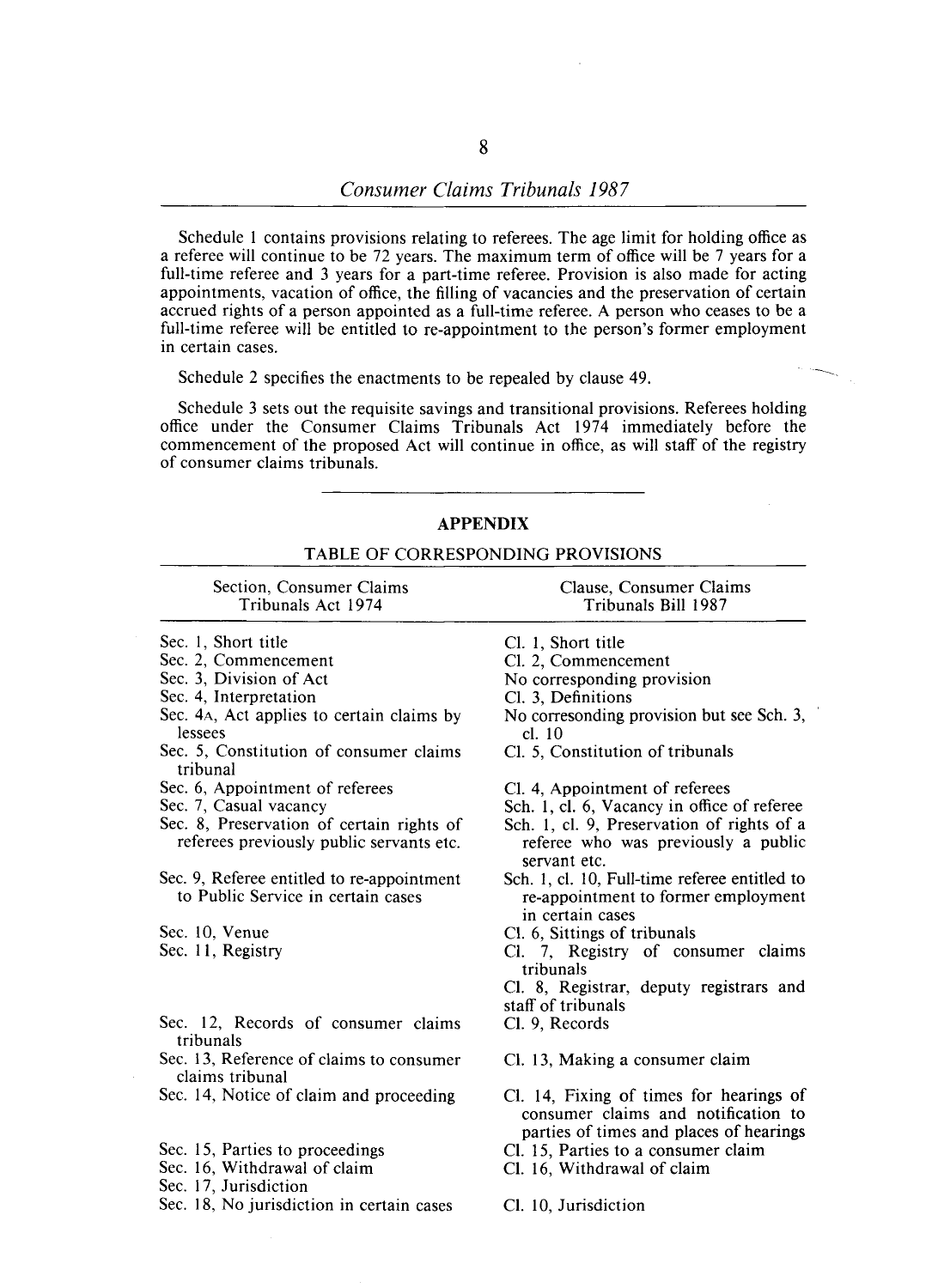$\bigg\}$ 

*Consumer Claims Tribunals 1987* 

| Section, Consumer Claims<br>Tribunals Act 1974                                   | Clause, Consumer Claims<br>Tribunals Bill 1987                          |
|----------------------------------------------------------------------------------|-------------------------------------------------------------------------|
| Sec. 19, Exclusion of other jurisdictions                                        | Cl. 11, Other jurisdictions excluded in                                 |
|                                                                                  | some cases                                                              |
| No corresponding provision                                                       | Cl. 33, Power to correct tribunal orders                                |
| Sec. 20, Order of tribunal to be final                                           | Cl. 34, Order of tribunal to be final                                   |
| Sec. 20A, Procedure where jurisdiction                                           | Cl. 26, Procedure to be followed when a                                 |
| disputed                                                                         | tribunal's jurisdiction is disputed                                     |
| Sec. 21, Immunity from judicial                                                  | Cl. 12, Tribunal to be immune from                                      |
| supervision                                                                      | judicial review                                                         |
| Sec. 22, Tribunal to attempt to conciliate<br>Sec. 23, Orders of consumer claims | Cl. 29, Tribunal to attempt to conciliate<br>Cl. 30, Tribunal orders    |
| tribunal                                                                         |                                                                         |
| No corresponding provision                                                       | Cl. 31, Matters to be taken into account                                |
|                                                                                  | by tribunal when making orders under                                    |
| Sec. 24, Enforcement of orders to rectify                                        | sec. 30<br>Cl. 36, Enforcement of other tribunal                        |
| defects                                                                          | orders                                                                  |
| Sec. 25, Enforcement of orders to pay                                            | Cl. 35, Enforcement of orders to pay                                    |
| money                                                                            | money                                                                   |
| Sec. 26, Limit of amount of order                                                | tribunal's<br>Cl. –<br>32.<br>Limitation on                             |
|                                                                                  | jurisdiction to make orders                                             |
| Sec. 27, Continuity of consumer claims<br>tribunal                               | Cl. 18, Continuity of tribunal                                          |
| Sec. 28, Amendment of claim                                                      | Cl. 19, Power of tribunal to amend a<br>consumer claim                  |
| Sec. 29, Adjournment of proceeding                                               | Cl. 20, Adjournment of the hearing of a<br>consumer claim               |
| Sec. 30, Presentation of cases                                                   | Cl. 21, Presentation of cases before a                                  |
|                                                                                  | tribunal                                                                |
| Sec. 31, Taking of evidence before a                                             | Cl. 22, Consumer claims to be heard in                                  |
| consumer claims tribunal                                                         | private                                                                 |
|                                                                                  | Cl. 23, Taking of evidence                                              |
| Sec. 32, Tribunal to act on evidence<br>available                                | Cl. 24, Tribunal to act on available<br>evidence                        |
|                                                                                  | Cl. 25, Rehearing of certain consumer                                   |
|                                                                                  | claims                                                                  |
| No corresponding provision                                                       | Cl. 26, Powers of tribunal with respect to                              |
|                                                                                  | frivolous etc. consumer claims                                          |
| Sec. 33, No costs allowable                                                      | Cl. 27, No costs to be allowed                                          |
| Sec. 34, Control of procedures                                                   | Cl. 17, Control of tribunal procedures                                  |
| No corresponding provision                                                       | 37, Power of Commissioner to<br>Cl. –                                   |
|                                                                                  | represent creditors in certain company                                  |
|                                                                                  | winding up proceedings                                                  |
| Sec. 35, Contempt                                                                | Cl. 38, Offence to act in contempt of                                   |
|                                                                                  | tribunal                                                                |
| Sec. 36, Contracting out prohibited                                              | Cl. 39, Contracting out prohibited                                      |
| Sec. 37, Mode of giving notice                                                   | Cl. 40, Service of notices                                              |
| Sec. 38, Reports by referees                                                     | Cl. 41, Certain matters to be reported to<br>senior referee or Minister |

No corresponding provision

Cl. 42, Power of Commissioner to establish and maintain a list of unsatisfactory suppliers